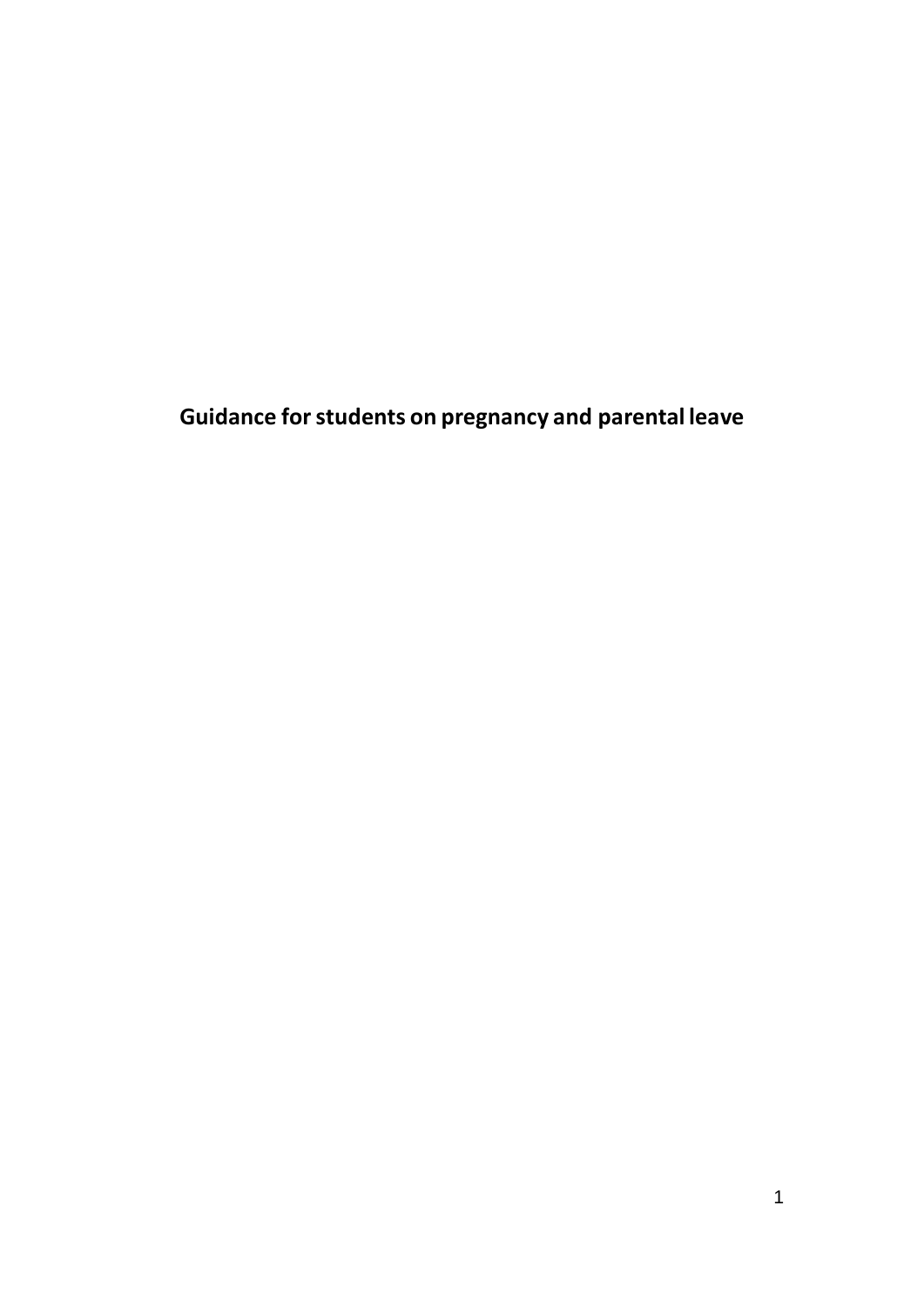If you or your partner become pregnant, this guidance has been developed to help you manage this as easily as possible. It covers the University's approach regarding student pregnancy, maternity, paternity and adoption leave.

The guidance below applies to undergraduate, postgraduate taught and research students who are about to become parents. If you believe you may have more specific needs or different requirements, please refer to the Student Registry for further information. Please refer to section K for a flow diagram outlining the steps to be taken in arranging parental leave for students.

Definitions:

Maternity: a student who will give birth or adopt a child Paternity: a student who will be the father of a child, the husband or partner of the mother (or adopter), the child's adopter or the intended parent

### **A. Summary of responsibilities**

| Students are responsible for:<br>Disclosing their pregnancy to a<br>member of their College in order to<br>discuss any necessary support<br>arrangements, required study<br>adjustments or possible health and<br>safety issues. Students on Tier 4<br>visas should contact the<br>International Student Team for<br>advice on visa implications.<br>The College will communicate with<br>the Department / Faculty with the<br>student's consent.                  | The University should ensure:<br>Any student who becomes<br>pregnant is accommodated as far as<br>practicable in completing their<br>programme of study<br>Relevant staff are made aware of<br>this guidance and their responsibilities<br>Appropriate support is made<br>available through University support<br>services |
|--------------------------------------------------------------------------------------------------------------------------------------------------------------------------------------------------------------------------------------------------------------------------------------------------------------------------------------------------------------------------------------------------------------------------------------------------------------------|----------------------------------------------------------------------------------------------------------------------------------------------------------------------------------------------------------------------------------------------------------------------------------------------------------------------------|
|                                                                                                                                                                                                                                                                                                                                                                                                                                                                    |                                                                                                                                                                                                                                                                                                                            |
| Faculties and Departments should ensure that:<br>Relevant staff are made aware of this guidance and their<br>responsibilities if a student discloses a pregnancy<br>A risk assessment is conducted if required<br>Students are aided in organising time off for appointments and any required<br>teaching adjustments.<br>Students receive accurate advice and guidance, in line with the<br>recommendations of this document, in a timely and appropriate manner. |                                                                                                                                                                                                                                                                                                                            |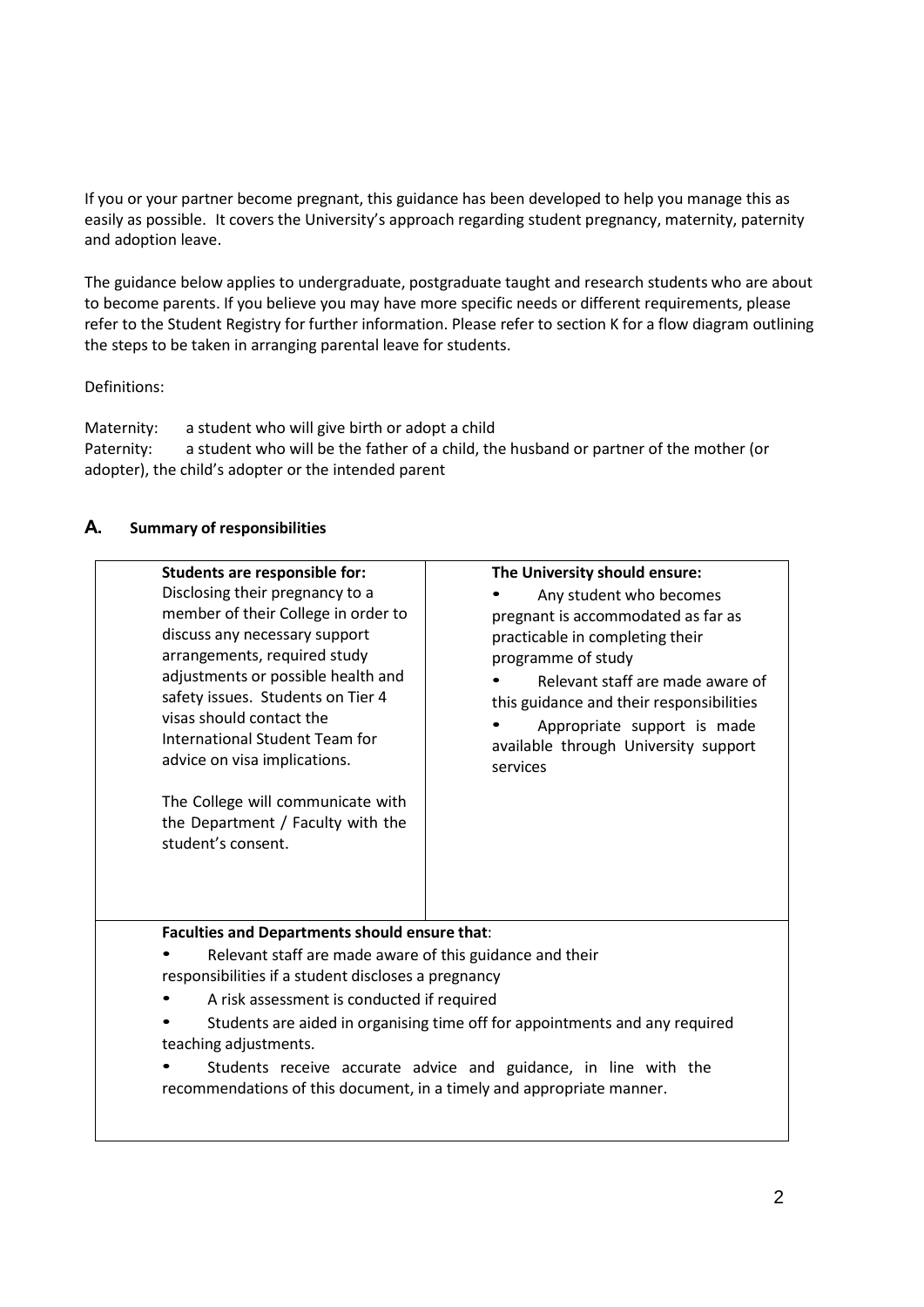# **B. Who to speak to if you become pregnant**

Obviously you should speak to someone you feel most comfortable with. However, following that initial conversation you are advised to speak with your College Tutor or give permission for the person you spoke to initially to pass on the appropriate information to your College Tutor. You should inform your

College no later than the  $15<sup>th</sup>$  week before the expected week of childbirth, to ensure that any arrangements can be made in good time.

If you are an International student you should contact the International Student Team [\(International.Students@admin.cam.ac.uk\)](mailto:International.Students@admin.cam.ac.uk) for advice on any implications to your visa of taking a period of maternity leave.

If you make the decision to end the pregnancy, or you miscarry, then you do not have to inform your College or the University. If you need to take time away from your studies, you are advised to inform your Director of Studies or Supervisor that you will be away for medical reasons.

At any stage and if for any reason you would like some support, please contact the University Counselling Service or the Student Advice Service They can offer support and advice on academic and personal matters including pregnancy.

# **C. Managing your studies**

Your College should arrange for a meeting with your Department or Faculty to discuss how the pregnancy is likely to impact upon your studies and how best to manage this prior to intermitting. They may suggest that a risk assessment is carried out by Occupational Health to protect both your health and that of your unborn child, but this will depend on your Department or course of study.

# **D. Maternity leave**

### *Please see the flow diagram on page 7*

All students should be permitted to take a period of maternity-related absence following the birth of their child. If you do not want to take time out of your course as a result of pregnancy and/or maternity, there is no requirement for you to do so but it is strongly recommended that new mothers do not return earlier than two weeks after the birth.

After discussions with your Tutor, you will need to decide whether an interruption of your studies is required, the impact this may have on your studies and how long this period may be.

The exact length of the period of time you may wish to interrupt your studies for (known as 'disregarding terms' if an undergraduate or 'intermitting' if a graduate student) should be determined by a number of factors including when the baby is due and the requirements of the course undertaken. If you are advised that the structure of the course requires you to return before you would otherwise wish to, the reason should be detailed in writing to you. Graduate students may intermit their studies for up to 12 months.

You can start your maternity leave at any point during the pregnancy, after discussion with your Tutor. You may wish to study up to your due date, or begin the maternity leave a term prior to that date, where practicable.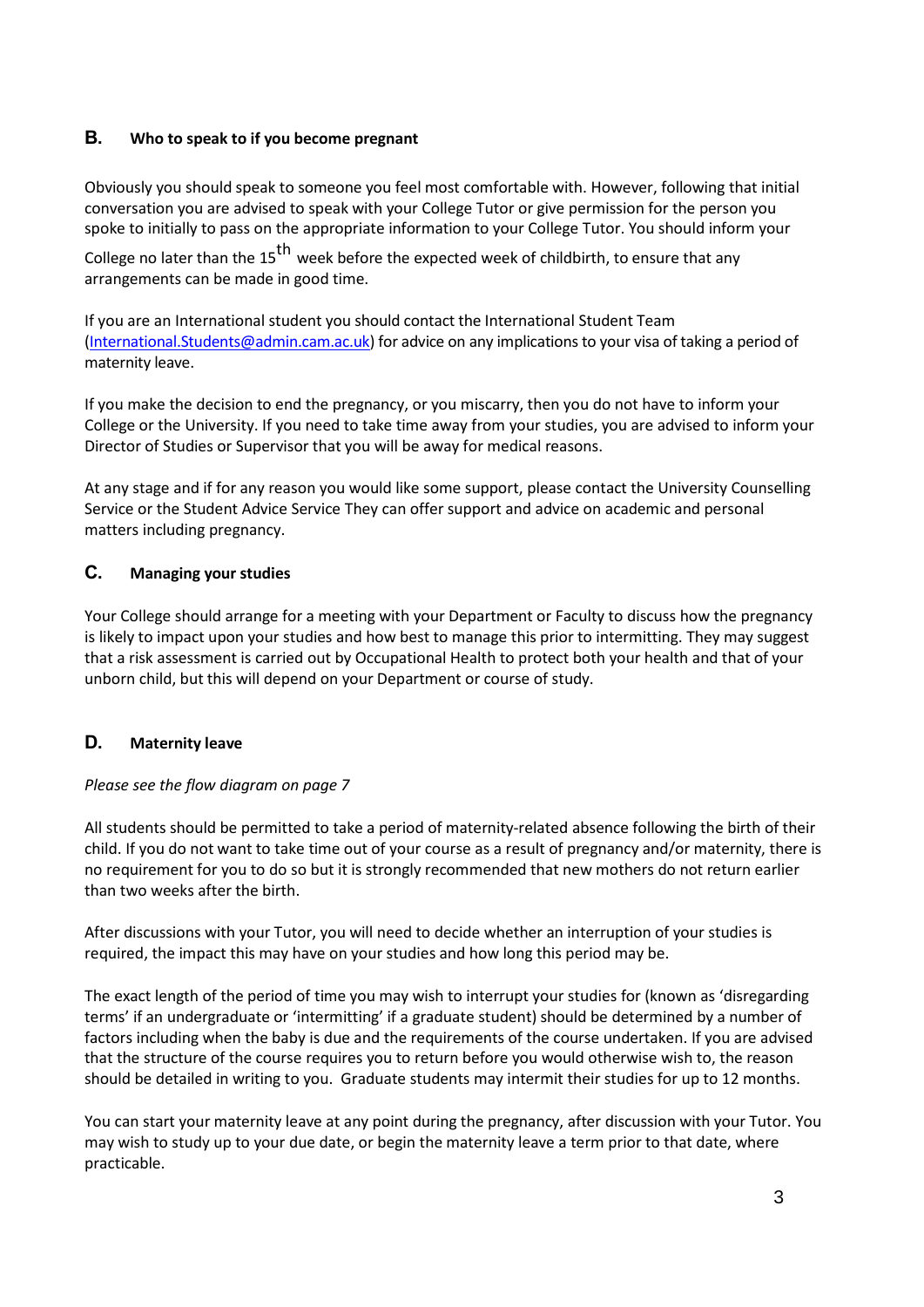If your child is stillborn after 24 weeks of pregnancy or born alive at any point of the pregnancy, you should be allowed to take a period of maternity leave.

Maternity leave is unpaid for students unless you are entitled to Statutory Maternity Pay, or are a graduate student who is eligible for a stipend during a period of maternity leave.

#### *Additional information for Graduate and Postgraduate students*

Graduate students who wish to take time out of their studies for maternity, paternity or adoption leave must apply for an intermission of study for this period. When you apply for intermission, indicate the dates that you intend to be away from your studies (you may apply to intermit for up to 12 months). Your thesis submission deadline will be recalculated to take account of any period of intermission.

Some graduate students may be entitled to a period of paid maternity leave, depending on their funding body. If you are funded by a Research Council grant or by your Department, Faculty or School you may be entitled to receive your usual stipend for a period of up to 26 weeks of maternity leave or up to 2 weeks for paternity leave. You should contact your funding administrator to determine your entitlement.

Students funded by Departments, Faculties or Schools may be entitled to a funded period of up to 26 weeks for maternity leave or a funded period of up to 2 weeks for paternity leave, at the normal rate of stipend. If you take maternity or paternity leave during the period of your funding award, you will be entitled to paid leave. If, after taking a period of paid maternity or paternity leave you do not return and complete your course of study you will be required to repay all or part of the funding received during this period. If both parents are funded by Departments, Faculties and Schools they may wish to consider shared parental leave, up to a maximum of 26 weeks paid leave between them.

### **E. Returning to study**

Prior to starting your maternity leave, the date that you intend to return should be discussed with your Tutor. This date may change during your maternity leave. You should maintain contact with your College and Faculty / Department and communicate any anticipated changes to your return date as soon as possible. If you are a graduate student and you wish to change the dates of your intermission for maternity leave, you should also contact the Student Registry [\(Student.Registry@admin.cam.ac.uk\)](mailto:Student.Registry@admin.cam.ac.uk) and the International Student Team [\(International.Students@admin.cam.ac.uk\)](mailto:International.Students@admin.cam.ac.uk) if you are a Tier 4 visa holder.

You are advised to meet with your Tutor prior to your return to discuss whether you will require any changes in the way that you study, additional support and any other considerations.

#### **F. Students with babies and young children**

University social spaces will be available to you while you are breastfeeding or have a baby less than six months with you. Rest facilities for pregnant and breastfeeding women should be made available where possible within your Faculty / Department if you request it, and you should also be given access to refrigeration if required. Faculties / Departments may wish to extend facilities they already make available to breastfeeding staff to students or other nearby University or College facilities may be available.

In exceptional circumstances it may be necessary for you to request permission for a baby or young child to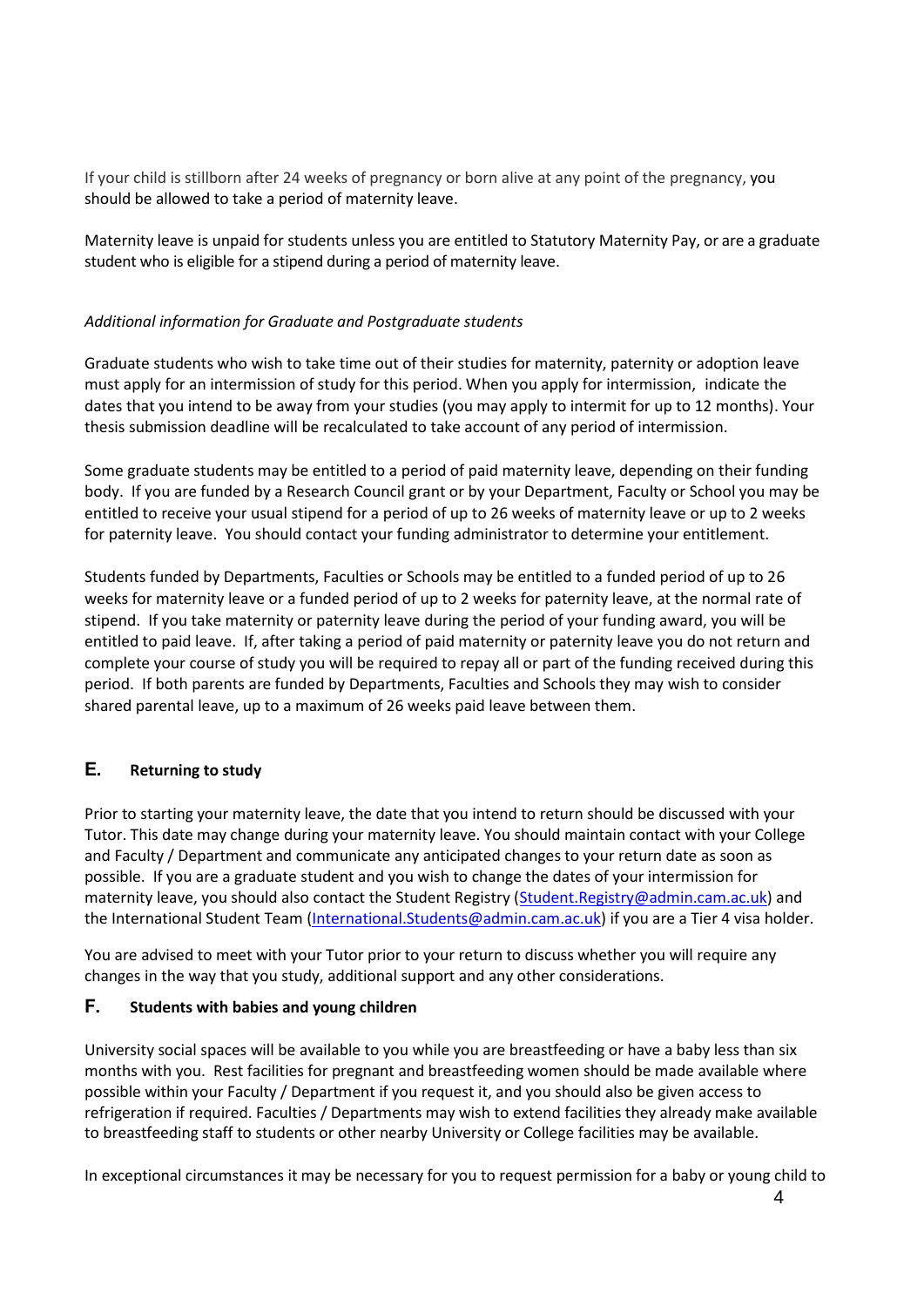accompany you to tutorials and lectures. This may not always be possible, as there may be health and safety issues to consider, as well as the potential disturbance of other students. Any such request should be an exception, and should not be as a substitute to on- going child care provision.

Information on the University's childcare facilities is available from the [Childcare Office.](http://www.admin.cam.ac.uk/univ/childcare/)

# **G. Students who are fathers or partners (including same-sex)**

If your partner is pregnant you can request absence from your studies to attend medical appointments, as well as a period of paternity leave following the birth. You should discuss this with your Tutor as soon as practical.

In the case of same sex couples, if you are a woman who is pregnant then you will be eligible to take maternity leave, whereas if you are her partner you will be able to take paternity leave.

If you wish to take paternity leave then the University may allow you to intermit for up to a year.

If you are a student receiving funding from a research council, then you are permitted a period of paternity leave and additional paternity leave if required. You should contact the Student Registry (Fees and Funding Team) for more information.

## **H. Adoptive parents**

If you have been matched for adoption, you should inform your Tutor as soon as possible. If you are a student who adopts a child then you will be entitled to intermit for the purposes of adoption leave, but please note that only one of the adoptive parents may take adoption leave. The other parent will be entitled to take paternity leave (regardless of whether he / she is a student or not).

### **I. University Contacts**

Tutor: for an undergraduate student this will be the Senior Tutor, or you may wish to speak to your Director of Studies in the first instance. For graduate students, this will be your Graduate Tutor.

Student Registry can be contacted a[t student.registry@admin.cam.ac.uk o](mailto:student.registry@admin.cam.ac.uk)r on 01223 766302 (internal extension 66302)

Student Advice Service can be contacted a[t advice@studentadvice.cam.ac.uk](mailto:advice@studentadvice.cam.ac.uk) or on 01223 746999 (internal extension 46999)

International Student Team can be contacted at [internationalstudents@admin.cam.ac.uk](mailto:internationalstudents@admin.cam.ac.uk) or on 01223 761806 (internal extension 61806)

### **J. Additional information**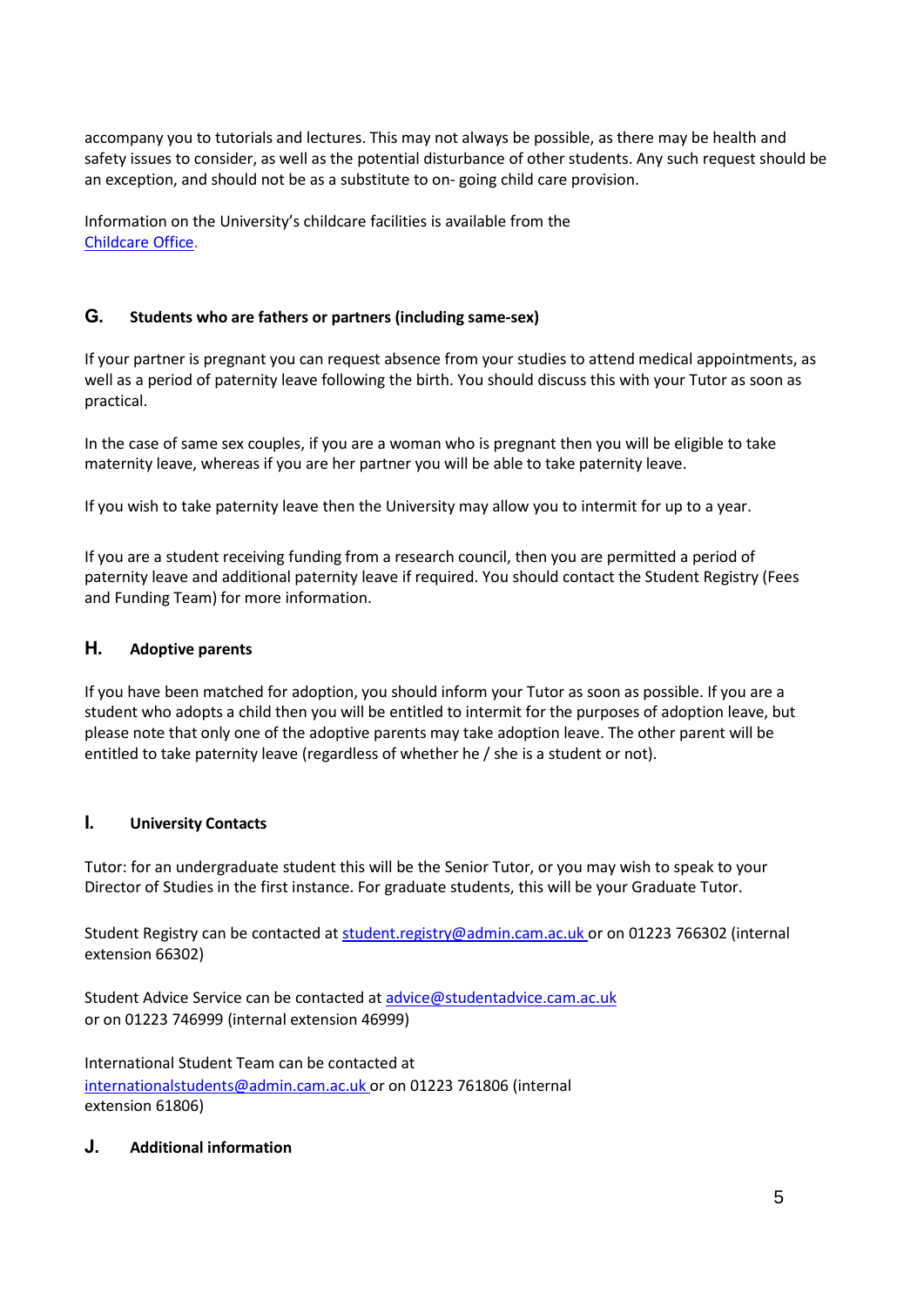**Adoption UK –** Adoption UK is a national charity run by and for adopters, providing self-help information, advice, support and training on all aspects of adoption and adoptive parenting: [www.adoptionuk.org.uk.](http://www.adoptionuk.org.uk/)

**Direct Gov –** Direct Gov is the UK government's website. It provides information on health, care and benefits during pregnancy, benefits for parents etc[: www.direct.gov.uk. T](http://www.direct.gov.uk/)he Direct Gov website also provides information on finding and choosing a childcare provider in your local area: [www.direct.gov.uk/en/Parents/Childcare.](http://www.direct.gov.uk/en/Parents/Childcare)

**Family Planning Association –** The Family Planning Association's mission is to establish a society in which everyone can make informed choices about sex, relationships and reproduction. Its website contains impartial advice on pregnancy, abortion, adoption and also contains a list of useful organisations: [www.fpa.org.uk](http://www.fpa.org.uk/)**.**

**Family and Parenting Institute –** The Family and Parenting Institution provides support to parents in bringing up their children and has a range of resources for parents: [www.familyandparenting.org.](http://www.familyandparenting.org/)

**Marie Stopes –** Marie Stopes is the UK's leading provider of sexual and reproductive healthcare services. The services include unplanned pregnancy counselling, termination information and advice etc: [www.mariestopes.org.uk/.](http://www.mariestopes.org.uk/)

**Miscarriage Association** – The Miscarriage Association offers support and information to anyone affected by the loss of a baby during pregnancy[: www.miscarriageassociation.org.uk.](http://www.miscarriageassociation.org.uk/)

**National Union of Students** Provides information and advice to students and students' unions about student finance, rights and welfare. Information for student parents is available on its website, along with research and publications about students with dependant children: [www.nus.org.uk](http://www.nus.org.uk/)

**SANDS –** The Still Birth and Neonatal Death charity provides support to anyone affected by the loss of a baby and conducts research into the causes of still and neo-natal death: [www.uk-sands.org](http://www.uk-sands.org/)**.**